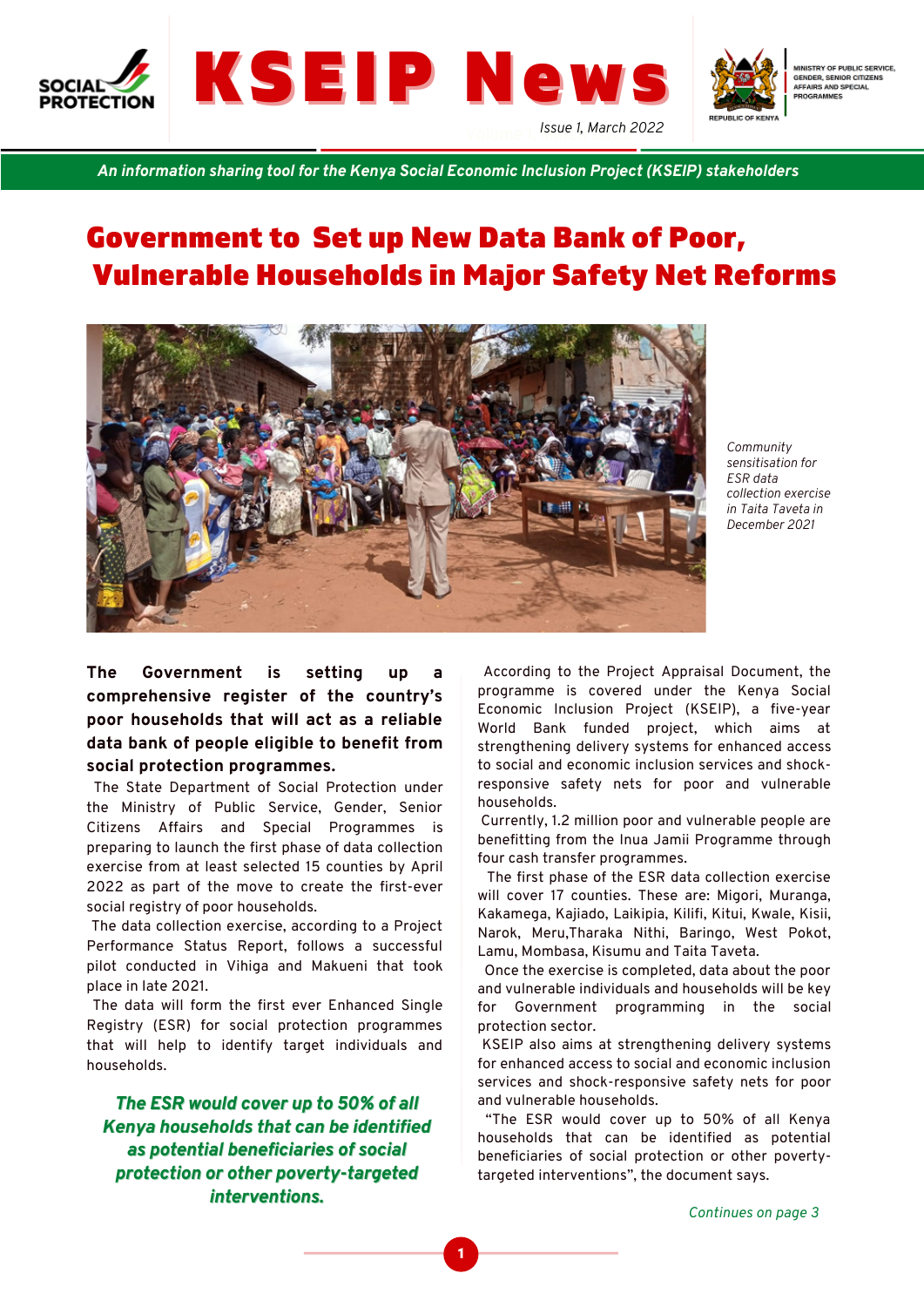# Government Committed to Cushioning Poor, Vulnerable Communities, Says CS Prof Kobia



*Cabinet Secretary Prof Margaret Kobia conversing with Dr Stephen Jackson, the Resident Coordinator, UN Kenya at a donor event for the Joint SDG Fund for Social Protection in Kenya project held on January 25, 2022*

**The Government's is committed to invest more resources to develop the social protection system with a view to cushioning Kenya's most needy and vulnerable populations, Public Service, Gender, Senior Citizens Affairs and Special Programmes Cabinet Secretary Prof Margaret Kobia has said.**

Prof Kobia said the Government was working with partners to ensure social safety nets address all needs faced by various population groups in the most fair way.

''It is a priority that features prominently in our national aspirations," she said. "As government, we shall continue advancing," Prof Kobia said during a breakfast donor event on the Joint SDG Fund Kenya Programme for Social Protection held on January 25, 2022.

Social protection, she said, "is a necessary component of our development plan". Prof Kobia noted that social protection programmes have been critical in addressing challenges related to chronic vulnerability, such as those because by COVID-19 pandemic.

Started two years ago, the Joint SDG Fund for Social Protection in Kenya has played a key role in acceleration of Sustainable Development Goals (SDGs) despite the COVID-19 disruptions.

The donor event was meant to take stock of the collective achievements of the project since its inception in July 2020.

A progress report presented by the Head of Kenya's Social Protection Secretariat Cecilia Mbaka showed that the programme had cushioned affected households from socioeconomic impacts of COVID-19, and laid a basis for income security for households with young children.

The project's contribution to SDG 2 on zero hunger had led to improved food and nutrition security of households who lost their livelihood due to COVID-19 and desert locust invasion.

Mrs Mbaka said the joint project contributed to an advancement of discussions on social security benefits in areas of occupational injury and illness compensation mechanisms, unemployment benefit and maternity benefits.

Prof Kobia underscored the need for more funding for the cash transfer programmes so that more beneficiaries could benefit.

Currently, 2.2 million households receive regular cash transfers through five national cash transfer programmes, she said.

Social Protection, Senior Citizens Affairs and Special Programmes Principal Secretary Nelson Marwa said the Ministry recently released Sh8.95 Billion for cash transfers to Inua Jamii beneficiaries.

"We are forever keen to ensure all needy and vulnerable Kenyans are allowed to live dignified lives," he said.

Participants at the event included UN agencies (Food and Agricultural Organisation, International Labour Organisation, UNICEF, World Food Programme and UN Resident Coordinators Office), and Government ministries and departments.

### Editor's Note

*Welcome to the premier issue of KSEIP News, a monthly newsletter of the Kenya Social Economic Inclusion Project (KSEIP). The publication will keep stakeholders updated on KSEIP activities. It will feature news, activities, milestones and achievements as the project implementation continues.*

*It will remain a credible and reliable source of information about KSEIP to donors, partners, beneficiaries and the media. From time to time, we welcome news and contributions featuring all the project's components - Nutritional Improvements through Cash and Health Education (NICHE), National Health Insurance Fund (NHIF), Economic Inclusion (EI), and Hunger and Safety Net Programme (HSNP). In the first issue, we bring you interesting articles about the preparations ahead of expected launch of a comprehensive register of the country's poor and vulnerable households, Government's renewed committment to cushion poor and vulnerable communities, the recently held KSEIP media workshop, and distribution of relief food to 2.8 million Kenyans in ASAL Counties.*

*Enjoy the read!*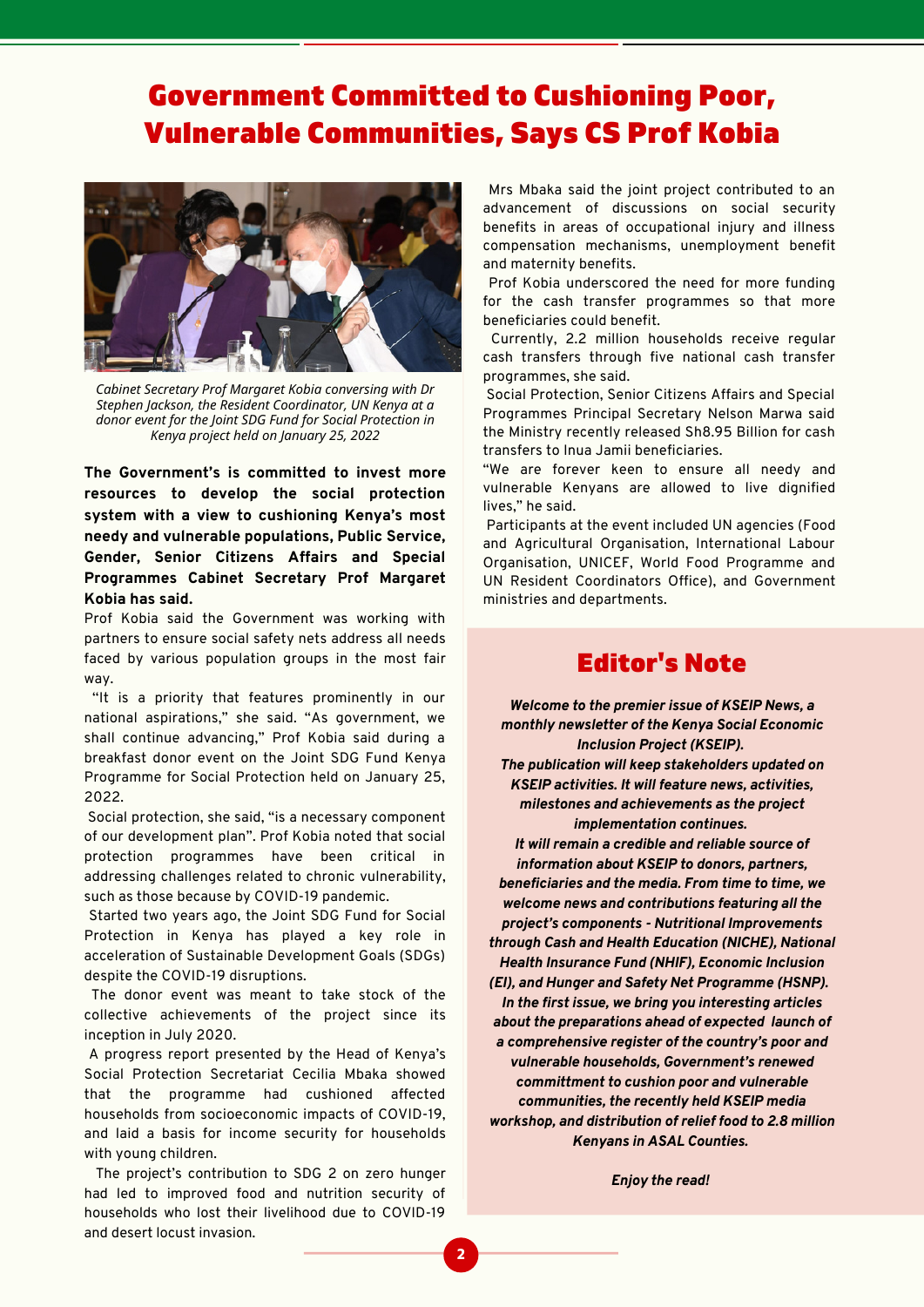## Ministry Set to Launch Data Bank of Kenya's Poor, Vulnerable Households in Move to Improve Safety Nets

#### *From page 1*

"It will increase efficiency in the administration of social protection programmes in line with the National Social Protection Policy and the Vision 2030, by consolidating information from the different management information systems (MIS) for the cash transfer programmes that are currently operated independently by different departments and ministries."

KSEIP compliments and builds on the Government's flagship National Safety Net Programme (NSNP) that brings together Kenya's four main cash transfer programs focused on older persons (OPCTs), persons with severe disability (PWSDs), orphans and vulnerable children (OVCs) and households subject to recurrent shocks due to drought under one operational framework, commonly known as Inua Jamii.

Recently, the Ministry of Public Service, Gender, Senior Citizen Affairs and Special Programmes Cabinet Secretary Margaret Kobia said the Government will continue to put a heavy premium on addressing the plight of the needy and vulnerable populations in our country through the mounting of various safety net interventions to cushion citizens from extreme poverty.

She spoke as she released KSh 8.5 Billion for payment to beneficiaries enrolled in the Inua Jamii programme, which supports the most vulnerable members of the community by providing them with a stipend to cushion them from poverty, hunger and with the aim of improving their lives.

Prof Kobia also released KSh 13 million as top up payment to 339,151 enrolled under the Nutrition Improvements through Cash and Health Education (NICHE), a programme that aims at promoting nutrition-sensitive safety nets.

The NICHE Programme targets households with children under two years of age and Pregnant or Lactating mothers who are already enrolled in the Inua Jamii Programme. The NICHE payments target residents of Kitui, Kilifi, Marsabit, Turkana and West Pokot counties.

Beneficiaries under the Inua Jamii programmes receive KSh 2,000 cash transfer every month.

Prof Kobia also released KSh 400 million to vulnerable students under the Presidential Bursary Programme last month, implemented under the ministry.

In the 2021/2022 Financial Year, 22,000 students in public boarding schools will have their fees paid to a maximum of KSh 30,000 per student.

# **In Figures**

#### 1,216,891

**Current number of Inua Jamii cash transfer beneficiaries**

#### 22,000

**Needy and vulnerable students in public boarding schools who received maximum of KShs 30,000 fees each under Presidential Bursary Fund**

### 2

**Counties where ESR data collection pilot was conducted in late 2021. These are Vihiga and Makueni**

### 2019

**Year when the Enhanced Single Registry was mooted**

### 17

**Counties targeted in first phase of ESR data collection exercise - Migori, Muranga, Kakamega, Kajiado, Laikipia, Kilifi, Kitui, Kwale, Kisii, Narok, Meru,Tharaka Nithi, Baringo, West Pokot, Lamu, Mombasa, Kisumu and Taita Taveta**